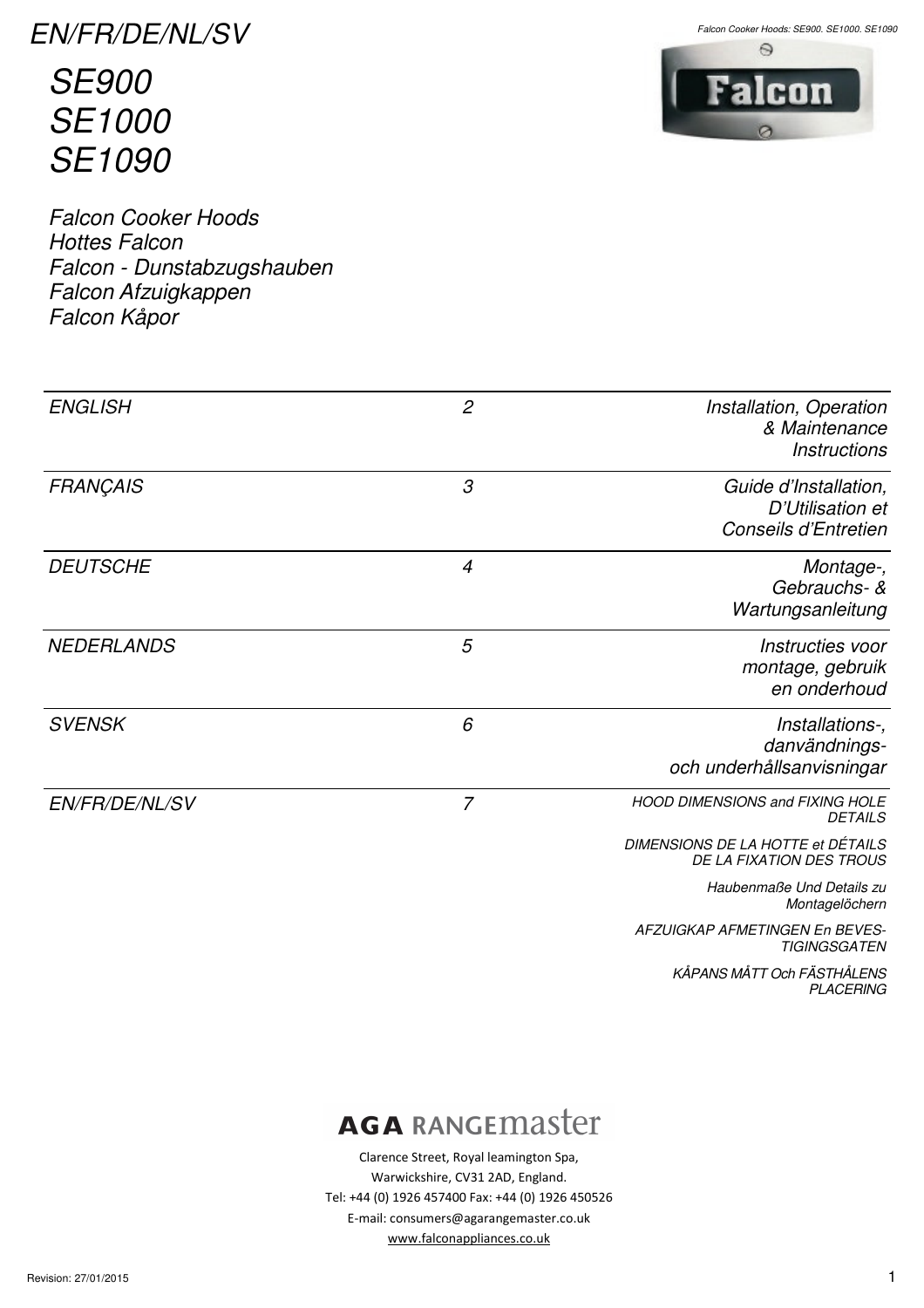### ENGLISH

#### **SECTION 1. INTRODUCTION**

Your range cooker is a semi-professional unit which gives you the power and flexibility to realise your full potential in the kitchen. Inevitably, during the cooking process, there will be heat, vapours and fumes produced. Your Falcon extractor has been designed to complement the range cooker both in looks and performance in order to create the ideal environment for creative cooking.

#### **SECTION 2. EXTRACTION PERFORMANCE**

The most important influence on the performance of the extractor is the design of the ducting which takes the exhaust air from the extractor to the outside wall louvre. The duct route should be a prime takes the exhaust air from the extractor to the outside wall louvre. The duct route should be a prime consideration during the initial stages of the kitchen design. Please note the following:

- The extractor is provided with a spigot suitable for connecting 150mm diameter duct.
- Note: 150mm is the minimum duct diameter consistent with efficient extraction
- The exhaust duct route length should be kept as short as possible with as few bends as possible.
- The most efficient configuration is to duct straight through an outside wall so try to position the cooker against an outside wall when designing your kitchen layout.
- The hood can be vented either to the top exhaust or the rear exhaust position. Use the position which gives the shortest duct route length and least number of bends. (The blower will need to be rotated for ducting directly through the rear exhaust position.)
- A route with more than two 90 bends will significantly degrade the performance of the extraction system. If possible, avoid having a 90 bend at the extractor exhaust spigot; keep bend radii as large as possible to maintain a smooth airflow without vortices; avoid kinks in flexible ducting; pull flexible ducting taut over straight runs to ensure that the internal surface is as smooth as pos

#### **SECTION 3. IMPORTANT INFORMATION**

The following minimum headroom is required to accommodate the cooker and hood:

| Cooker-to-hood clearance (min):               | 800 mm     |
|-----------------------------------------------|------------|
| Hood height including chimney:                | 680-970 mm |
| Minimum ceiling height with standard chimney: | 2400mm     |

For a small charge customised replacement chimneys can be produced to suit your requirements. The minimum distance between the range hob burners and the bottom of the extractor is essential to prevent overheating of the extractor and its components.

If you are fitting a splashback then the cooker-to-hood clearance is dictated by the splashback height. Please also note that a 90 bend in the flexible ducting will require 215mm minimum headroom to give a smooth radius with no kinking.

Requirements of the relevant authorities concerning the discharge of exhaust air must be complied with.

#### **Warning**

Proper care must be taken to ensure that the negative pressures caused by high performance extraction systems do not adversely affect the safe operation of certain types of fuel-burning appliances (gas, oil or solid fuel), including those installed in the kitchen and possibly also those installed in other parts of the house.

Where such fuel-burning appliances are installed, adequate ventilation MUST be provided in the room of installation, located and sized such that the negative pressure in the room created by the extractor does not exceed 4Pa.

In case of doubt, do not operate the extractor and fuel-burning appliance(s) simultaneously and consult an appropriate (for the fuel type) expert for advice.

The exhaust air must not be discharged into a flue which is used for exhausting fumes from appliances supplied with energy other than electricity, e.g. oil or gas-fired central heating boilers, gasfired water heaters, etc.

Adequate ventilation of the room must be provided when the cooker, extractor and appliances supplied with energy other than electricity (e.g. gas-fired or oil-fired heaters, etc.) are used simultaneously. The room must be provided with vents to allow a constant flow of fresh air.

#### **Attention:**

This appliance requires an earth connection.

Ensure that the supply voltage corresponds to that marked on the rating label inside the extractor. The extractor must be isolated from the electrical supply before carrying out any cleaning or maintenance operations.

**Pay particular attention to fire risk when frying. To minimise the risk of fire, all instructions relating to cleaning the grease filters and removing grease deposits must be adhered to. Do not flambé under the extractor.** 

#### **SECTION 4. INSTALLATION**

**4.1 Removing the Grease Filter(s)** 

Place extractor on its backplate on a horizontal surface.

To remove the grease filters pull/lift the filter release lever away from the hood base. This releases the retaining clips allowing the filter to be carefully lifted away from the hood. Take care not to scratch the hood.

The internal fixing holes, blower assembly and spigot blanking plate can now be accessed through the openings in the baseplate. (See Page 7).

#### **4.2 Blower Exhaust Position**

The hood can be vented either to the top exhaust or the rear exhaust position. Each exhaust position has 4 studs onto which can be bolted either the blower assembly or a blanking plate.

Bolt blower assembly to chosen exhaust position and the blanking plate to the unused position. When changing the exhaust position, care should be taken not to excessively pull or twist the cable attached to the blower.

#### **4.3 Duct Installation**

Make a hole in the wall or ceiling to take the 150mm diameter ducting from the extractor exhaust spigot to the outside. The exhaust duct route length should be kept as short as possible with as few bends as possible - see

Section 2.

Knock a hole in the outside wall to match the internal measurements of the louvre.

#### **4.4 Fixing the Hood to the Wall**

If you are fitting a Splashback it must be fitted before the hood.

**Instructions for mounting the hood are given on page 7** 

**Note:** The decorative chimney can be removed to ease handling of the hood.

The supporting wall must be of good quality, have an even surface and be sturdy enough to support the extractor.

Fixings must be used which are suitable for the type of wall construction.

#### **4.5 Connecting the Ducting**

Connect ducting to extractor exhaust spigot. This may have to be done prior to fixing the extractor to the wall. You may find this easier with the chimney removed. The chimney is attached using M4 machine screws which can be accessed through the filter opening(s).

When the extractor is in position, check that the duct has not been flattened or kinked along its route. Connect the ducting to the wall louvre spigot or alternative outside termination.

Secure the louvre to the outside wall. Ensure that any air fins are directed downwards. Refit the grease filter(s).

#### **4.6 Electrical Installation**

The extractor is a stationary appliance designed to be connected by fixed wiring to the electrical supply.

**ELECTRICAL HAZARD DISCONNECT ELECTRICAL SUPPLY BEFORE PROCEEDING FURTHER**

A competent electrical technician must perform the electrical installation.

The extractor must be fed from a 230Vac single phase electrical supply using a switched spur fitted with a 3A fuse. The spur should be located adjacent to the extractor/cooker so that the supply can be disconnected from the extractor using the switch. The means of disconnecting from the supply must have a minimum contact separation of 3mm in all poles. Alternatively a means of disconnection in the fixed wiring according to the relevant wiring rules must be fitted.

A supply cord for connecting the spur to the extractor is included.

The mains supply is connected to the free end of this cord as follows:

| INCOMING SUPPLY CORD CONNECTIONS |                    |  |
|----------------------------------|--------------------|--|
| Core                             | <b>Core Colour</b> |  |
| Live                             | Brown              |  |
| Neutral                          | Blue               |  |
| <b>Protective Earth</b>          | Green/Yellow       |  |

#### **SECTION 5. OPERATING INSTRUCTIONS**

Switch power on at the fused spur.

#### **Pushbutton Functions**

- $<sup>①</sup>$ </sup> Motor RUN ON TIMER (OFF after 10 minutes to clear fumes)
- Motor TIMED INTENSIVE MODE (Reverts automatically to speed 3 after 5 mins)  $\textcircled{r}$
- ∩ Motor ON - SPEED 3 (Maximum Speed for Continuous Use)
- $\odot$ Motor ON - SPEED 2
- Motor ON SPEED 1 ⋒
- ® Lights ON/OFF

**The extractor controller will automatically switch off the appliance if there has been no operator action for 4 hours.** 

After 30 hours accumulated running GREASE FILTER CLEANING will be signalled by all 6 indicators flashing. Reset by pressing Push-button FAN OFF (delay).

#### **SECTION 6. MAINTENANCE**

Regular maintenance is essential to ensure good performance and long-life.

To clean the stainless steel surfaces of the extractor use a proprietary cleaning agent. Do not use abrasive cleaning materials or products.

Clean the grease filters in a dishwasher or by hand-washing in hot water and detergent. Wash the filters at least every 2 months - sooner if the extractor is used extensively.

To remove the grease filters pull the chrome effect filter release lever away from the hood base. This releases the retaining clips allowing the filter to be carefully lifted away from the hood. Care should be taken not to scratch the hood.

To maintain the immaculate appearance of the extractor, and to minimise fire risk, ensure that grease deposits on the extractor surfaces are kept to a minimum by regular cleaning. LED lamps require no end user maintenance.

### **SECTION 7. SPECIFICATIONS**

| Blower airflow, nominal:         | $800 \text{ m}^3/\text{hr}$ |
|----------------------------------|-----------------------------|
| Supply voltage:                  | 230V~50Hz                   |
| LED lamp voltage:                | 12V                         |
| Blower power input:              | @ 275W                      |
| Lamp power:                      | $2 \times 2.6W$             |
| Fuse size for electrical supply: | ЗA                          |
| Blower spigot diameter:          | 150mm                       |

For detailed specification and energy efficiency information please refer to the product fiche for your hood.

#### **Hood Weights (Approximate)**

| SE900  | 23.5Kg |
|--------|--------|
| SE1000 | 25.5Kg |
| SE1090 | 26.5Kg |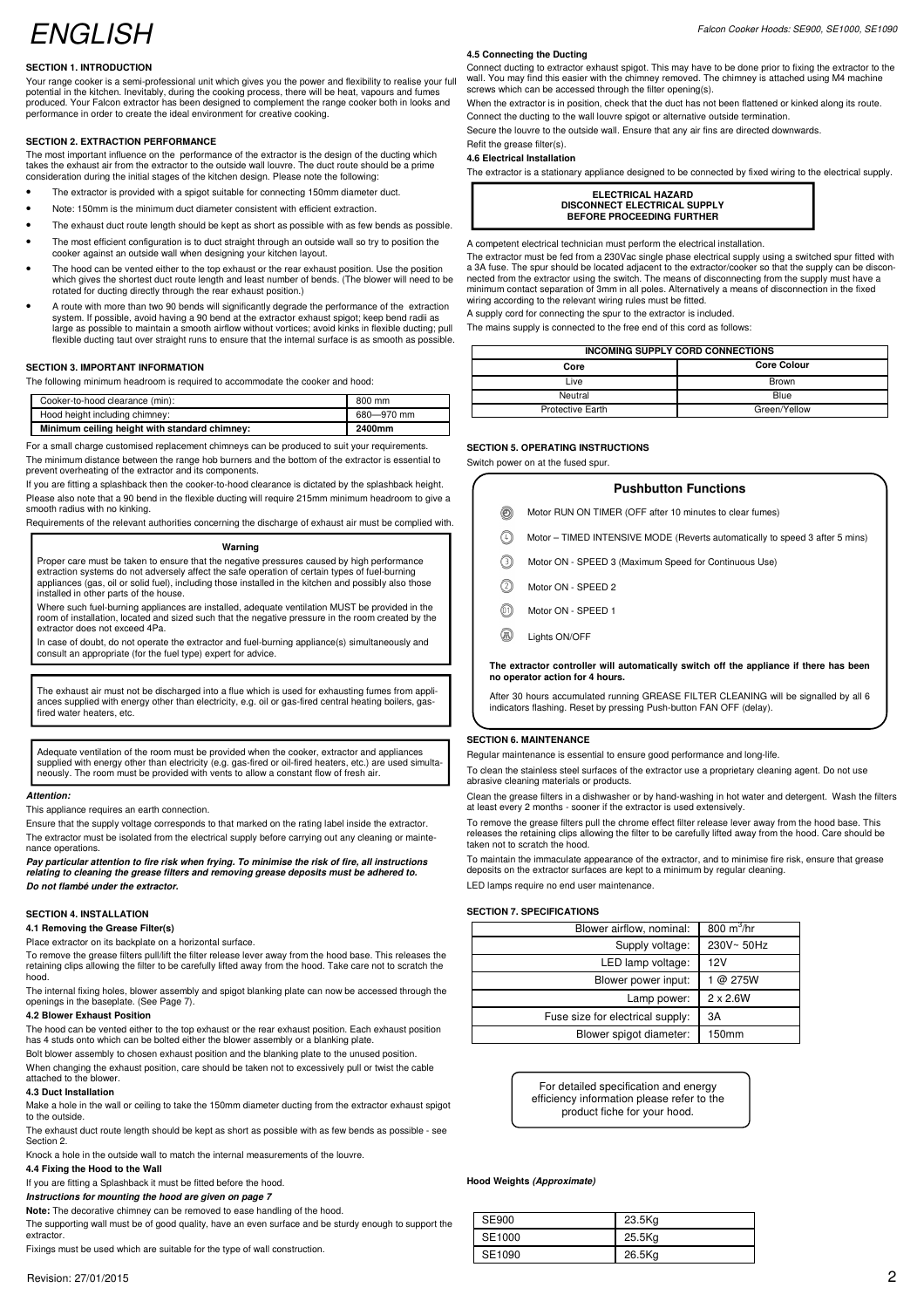## FRANÇAIS

**SECTION 1. INTRODUCTION** 

L'élément le plus important pour une bonne performance de la hotte est le conduit qui évacue l'air vers l'extérieur.Ce conduit doit etre une priorité dès le début de la conception de votre cuisine. **SECTION 2. PERFORMANCE DE L'EXTRACTION** 

L'élément le plus important pour une bonne performance de la hotte est le conduit qui évacue l'air vers l'extérieur.Ce conduit doit etre une priorité dès le début de la conception de votre cuisine. Veuillez noter les éléments suivants :

- La hotte est fournie avec un adaptateur approprié à fixer au conduit de 150mm de diamètre.
- A noter: 150mm est le dimètre minimum du conduit permettant une extraction efficace.
- La longeur du conduit d'extraction doit être aussi limiteé que possible avec le moins de coudes possible.
- La configuration la plus efficace est d'évacuer directement par un mur extérieur. Ainsi il est conseillé de placer le fourneau contre un mur extérieur quand on conçoit le plan de la cuisine.
- On peut faire évacuer la fumée par l'orifice supérieur ou par l'orifice arrière. La turbine de ventilation devra être pivoté pour la position d'évacuation par l'arrière.
- Un conduit avec plus de 2 coudes a 90° dégradera d'une façon significative la performance du système d'extraction. Si possible évitez d'avoir un coude de 90° à la sortie, utilisez des coudes dont les diametres sont aussi grands que possibles pour maintenir un flux d'air continu sans tourbillonnements; évitez des entortillements des conduits flexibles; étirez le conduit flexible pour s'assurer que la surface interne soit aussi lisse que possible.

#### **SECTION 3. IMPORTANT INFORMATION**

| 680-970 mm<br>Hauteur de la hotte y compris cheminée: | Hauteur requise du plafond avec cheminée standard: | 2400mm |
|-------------------------------------------------------|----------------------------------------------------|--------|
|                                                       |                                                    |        |
|                                                       | Dégagement minimum entre le fourneau et la hotte   | 800 mm |

Pour une petite charge des cheminées adaptées aux besoins du client de rechange peuvent être produites

La distance minimum enter les brûleurs de la plaque du forneau et le bas de la hotte est essentielle pour empêcher la surchauffe de la hotte et de ses pièces.

Si vous voulez protéger le mur entre le fourneau et la hotte avec une credence veuillez bien noter la hauteur minimum de 800mm du tableau ci-dessus.

En cas d'un coude à 90° du conduit il faut respecter un encombrement minimum de 215mm. Cela permettra de courber le conduit sans faire de faux-pli.

**Il faut respecter les normes en vigueur concernant le rejet de l'air.** 

#### **Attention!**

Il faut bien veiller à ce que le système d'extraction de haute performance n'affecte pas le bon fonctionnement des autres appareils à combustibles (gaz, fioul, etc...) qu'ils soient dans la cuisine ou dans d'autres parties de la maison.

Là où sont installés ces appareils à combustibles, IL FAUT prévoir une ventilation adéquate qui prend en compte la capacité d'extraction dela hotte falcon.L'écart entre la ventilation et l'extraction par la hotte ne doit pas excéder 4Pa.

En cas de doute ne faites pas functionner la hotte et l'appareil à combustible simultanément et consultez un expert (du combustible) approprié pour vous bien conseiller.

L'évacuation peut se faire dans un conduit existant à condition que les fluides de ce conduit soient produits exclusivement par des appareils électriques. Sont exclus les conduits de chauffage central, de chauffe-eau à gaz ou à fioul etc.

**Il faut veiller à avoir une ventilation adéquate de la pièce quand la hotte du fourneau et les appareils à énergie autre que l'électricité (e chauffe-eau à gaz ou à fioul etc) sont en marche simultanément. La pièce doit être pourvue d'orifices pour permettre une arrivée d'air frais constante.** 

#### **Attention:**

Cet appareil doit être mis à la masse. Assurez-vous que le voltage d'alimentation correspond à celui marqué sur l'etiquette de classement à l'interieur de la hotte.

La hotte devra être mise hors tension avant de faire des opérations de nettoyage ou d'entretien. **Il faut absolument faire attention au risque du feu quand l'on est en train de frire. Pour minimiser le risque de feu, tous les conseils concernant le nettoyage des filtres à graisse doivent être respectés.** 

### **Ne pas approcher de flamme sous la hotte.**

**SECTION 4. INSTALLATION** 

### **4.1 Démontage des filtres à graisse**

Mettez la plaque arrière sur une surface horizontale.

Pour enlever les filtres à graisse, tirez le levier de filtre et retirez le filtre.

Les trous de fixation interne, le ventilateur et la plaque d'obturation sont accessibles par les trous dans la plaque arrière. (Page 7).

#### **4.2 Position du ventilateur.**

La hotte peut être ventileé soit par la position d'échappement supérieur soit pas la position d'échappement arrière. Chaque position d'échappement a quatre goujons auxquels on peut positionner soit montage ventilateur soit une plaque.

Positionner le ventilateur à la position d'échappement désirée et la plaque à la position non utilisée. En changeant la position d'échappement il faut faire attention de ne pas tirer ou entortiller excessivement le cable électrique d'alimentation du ventilateur

#### **4.3 Installation du conduit**

Faites un trou dans le mur ou le plafond par lequel on peut faire passer le conduit de 150mm de diamètre de la hotte à l'extérieur.

La longueur du conduit devra être limitée au plus court possible avec le moins de coudes possible – voir section 2.

Faites un trou dans le mur extérieur correspondant aux mesures internes de la grille de ventilation.

#### **4.4 Comment fixer la hotte contre le mur**

Si vous fixez une credence elle doit être installée avant la hotte.

Des instructions pour monter la hotte sont données à la page 7.

**A noter:** La partie décorative de la hotte peut être enlevée pour faciliter la manoeuvre de la hotte. Le mur recevant l'appareil devra être de bonne qualité avec une surface plane et être suffisamment solide pour supporter la hotte.

Les fixations appropriées à la nature de la construction du mur devront être utilisées.

#### **4.5 Comment raccorder le conduit**

Fixez le conduit à l'adaptateur. Il se peut qu'on soit obligé de le faire avant de fixer le ventilateur contre le mur. Il est conseillé d'enlever la partie décorative avant cette manœuvre. La cheminée est attachée en utilisant des vis machine M4 qui peuvent être accédés par la/les ouverture(s) à filtre.

Quand le ventilateur est en place, vérifiez que le conduit ne soit pas aplati ou entortillé sur son parcours.

Raccordez le conduit à la grille de ventilation du mur ou à une terminaison extérieure alternative. Fixez bien la grille de ventilation au mur extérieur. Assurez-vous que les ailettes se dirigent vers le bas. Remplacez les filtre(s) à graisse.

#### **4.6 Installation électrique**

### **ÉLECTRICITÉ=DANGER COUPEZ L'ÉLECTRICITÉ AVANT DE CONTINUER**

L'extracteur est un appareil fixe destiné à être branché au secteur par installation électrique fixe. Un technicien électricien compétent doit realises l'installation électrique.

Le ventilateur devra être alimenté avec une prise comprenant un fusible de 3A en monophasé 230V. L'interrupteur devra étre situé à coté du ventilateur/fourneau pour que le courant puisse être coupé du L'interrupteur devra étre situé à coté du ventilateur/fourneau pour que le courant puisse être coupé du ventilateur. Le fusible devra avoir un contact minimum de séparation de 3mm entre tous ses pôles. Si non un moyen different de couper l'installation électique doit être prévu et conforme au règlement électrique en vigueur.

Un câble pour relier la prise au ventilateur est inclu.

| CODE CONNECTION COULEURS DES DIFFÉRENTS FILS |            |  |
|----------------------------------------------|------------|--|
| Couleur de faisceau<br>Faisceau              |            |  |
| Conducteur                                   | Marron     |  |
| Neutre                                       | Bleu       |  |
| Terre                                        | Vert/Jaune |  |

#### **SECTION 5. CONSEILS DE MISE EN ROUTE**

a. Branchez le fusible.

- b. La hotte comporte six boutons-poussoirs qui s'illuminent quand on les enfonce. Leurs fonctions sont résumées sur le tableau ci-dessous.
- c. La commande de la hotte coupera automatiquement l'appareil s'il y a un délai de 4 heures de non fonctionnement.
- d. Après 30<sup>H</sup> de fonctionnement, la saturation des filtres à graisse sera signalée par un clignotement<br>des 6 boutons pour réinitialiser, appuyez sur le bouton FAN OFF.

| <b>Boutons-Poussoirs</b> | <b>Fonction</b>                                                                                           |
|--------------------------|-----------------------------------------------------------------------------------------------------------|
| 믔                        | LUMIÈRE ON/OFF                                                                                            |
| 0 <sub>1</sub>           | VITESSE 1 (min);<br>OFF (ARRÊT IMMÉDIAT).                                                                 |
| 2                        | VITESSE 2                                                                                                 |
| 3                        | VITESSE 3                                                                                                 |
| 4                        | VITESSE 4 (Mode Intensif 5 minutes)                                                                       |
|                          | ARRET APRES 10 MINUTES pour éliminer les dernieres<br>vapeurs - l'indicateur clignote durant l'operation. |

#### **SECTION 6. ENTRETIEN**

Un entretien régulier est essentiel pour assurer une bonne performance durable Pour nettoyer les surfaces de l'acier inoxydable de la hotte servez-vous d'un agent de nettoyage de qualité appropriée. Il ne faut pas utiliser des matériels ou des produits de nettoyage abrasifs.

Nettoyez les filtres à graisse dans un lave-vaisselle ou à la main avec de l'eau chaude et un détergent. Lavez les filtres tous les 2 mois- plus fréquemment si l'extracteur est en usage fréquent.

Pour enlever les filtres à graisse, tirez le levier de filtre et retirez le filtre.

Pour entretenir l'apparence immaculée de la hotte et pour minimiser le risque de feu – assurez-vous que les depôts de graisse sur les surfaces de la hotte soient nettoyé regulierenment. Lampes LED ne nécessitent aucun entretien

#### **SECTION 7. SPECIFICATIONS**

| Souffleur écoulement d'air nominal:           | 800 $m^3$ /hr   |
|-----------------------------------------------|-----------------|
| Voltage électrique:                           | 230V~50Hz       |
| Voltage de la lampe LED:                      | 12V             |
| Souffleur consommation d'énergie:             | 1 @ 275W        |
| Puissance de la lampe:                        | $2 \times 2.6W$ |
| Fusible recommandé pour l'énergie électrique: | 3A              |
| Diamétre de l'adaptateur du ventilateur:      | 150mm           |
|                                               |                 |

#### **Poids des Hottes (approx)**

| SE900  | 23.5Kg |
|--------|--------|
| SE1000 | 25.5Kg |
| SE1090 | 26.5Kg |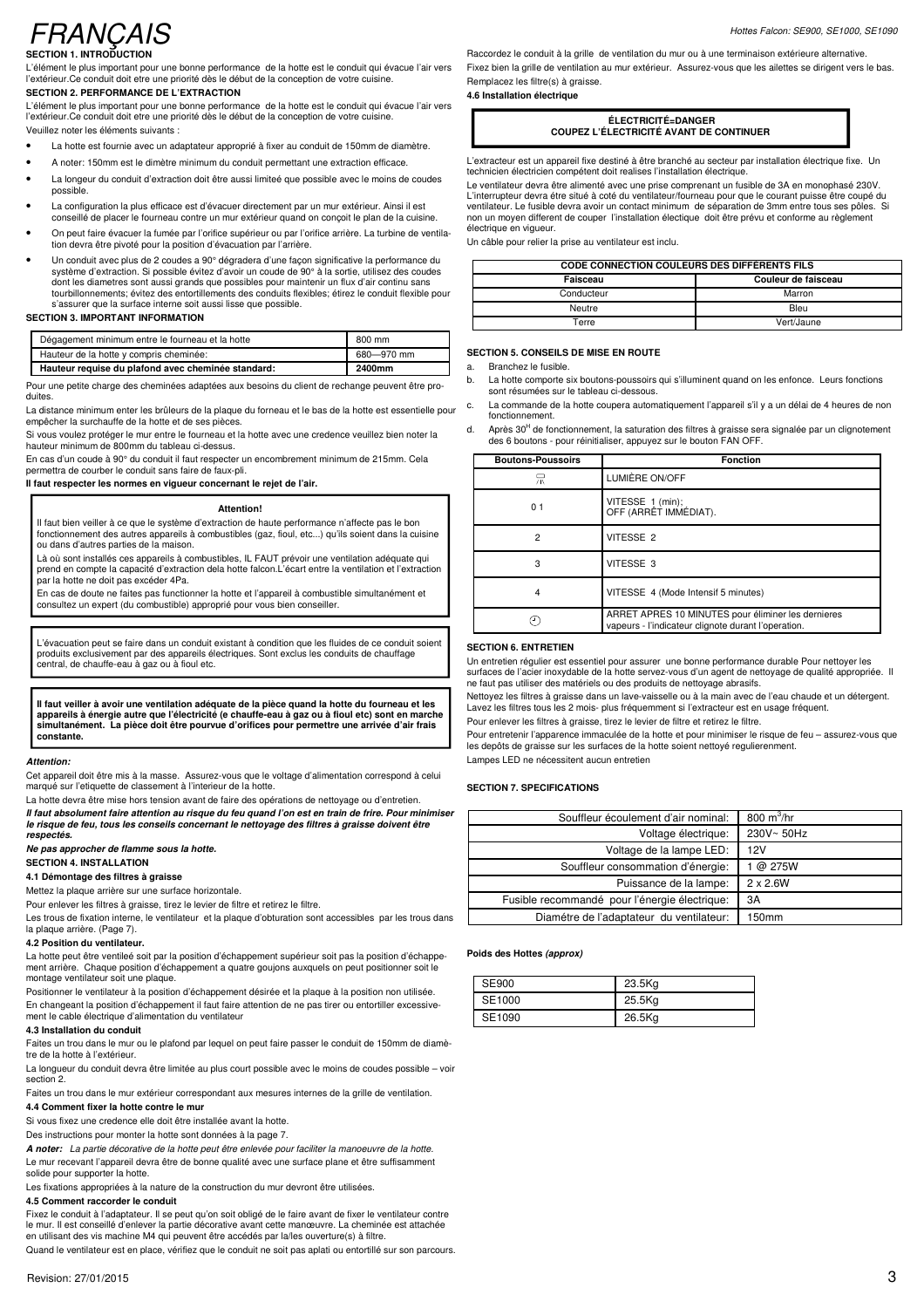### **DEUTSCHE ABSCHNITT 1. EINLEITUNG**

Ihr Herd ist ein semi-professionelles Gerät. Dies gibt Ihnen die Möglichkeit und Flexibilität, in der Küche Ihr volles Potenzial zu entfalten. Während des Kochvorgangs entwickeln sich zwangsläufig Hitze, Dämpfe und Dünste. Ihre Falcon-Abzugshaube wurde in Aussehen und Leistung als Pendant zu ihrem Herd entworfen, um eine ideale Umgebung für kreatives Kochen zu schaffen.

#### **ABSCHNITT 2. ABSAUGLEISTUNG**

Den wichtigsten Einfluss auf die Leistung der Dunstabzugshaube hat das Design des Abluftschachts, welcher die abgesaugte Luft vom Dunstabzug zum Luftgitter in der Außenwand transportiert. Die Ausrichtung des Abluftschachts sollte eine wichtige Überlegung in der Anfangsphase einer Küchenplanung sein.

Bitte beachten Sie:

- Die Dunstabzugshaube ist mit einem Abluftstutzen für den Anschluss eines Schachtes mit 150 mm Durchmesser versehen.
- Hinweis: 150 mm sind der minimale Durchmesser des Schachtes für einen durchgehend effizienten Abzug.
- Die Länge des Abluftschachts sollte möglichst kurz und mit wenigen Biegungen versehen sein.
- Die effizienteste Anordnung ist, den Schacht geradewegs durch eine Außenwand zu ziehen. Versuchen Sie also den Herd bei der Planung Ihrer Küche an einer Außenwand zu platzieren.
- Die Haube kann entweder durch den oberen oder den hinteren Abluftausgang belüftet werden. Benutzen Sie den Ausgang, der den kürzesten Schacht und die wenigsten Bögen ermöglicht. (Das Gebläse muss bei Auswahl des hinteren Abluftausgangs gedreht werden.)
- Ein Verlauf mit mehr als zwei 90°-Bögen wird die Leistung des Abluftsystems deutlich vermindern. Wenn möglich, vermeiden Sie einen 90°-Bogen am Abluftstutzen der Dunstabzugshaube. Halten Sie die Radien der Bögen so groß wie möglich, um einen glatten Luftzug ohne Wirbel zu gewährleisten. Vermeiden Sie Knicke in flexiblen Rohren. Ziehen Sie flexible Rohre straff über gerade Strecken, um eine möglichst glatte Innenfläche sicherzustellen.

#### **ABSCHNITT 3. WICHTIGE INFORMATIONEN**

Die folgende Mindestbauhöhe ist notwendig, um genügend Platz für den Herd und die Haube zu gewährleisten.

| Mindestdeckenhöhe bei Standardkamin:   | 2400mm     |
|----------------------------------------|------------|
| Haubenhöhe inkl. Kamin:                | 680-970 mm |
| Abstand zwischen Herd und Haube (min): | 800 mm     |

Gegen eine kleine Gebühr können individuelle Ersatzkamine Ihren Anforderungen entsprechend angefertigt werden.

Der Mindestabstand zwischen Kochstelle und Dunstabzugshaube ist notwendig, um ein Überhitzen der Dunstabzugshaube und ihrer Komponenten zu vermeiden.

Wenn Sie einen Spritzschutz anbringen, wird der Abstand zwischen Herd und Haube von dem

Spritzschutz ohne Flansche vorgegeben. Bitte beachten Sie außerdem, dass ein 90°-Bogen im flexiblen Schacht eine Mindestbauhöhe von 215 mm benötigt, um einen glatten Radius ohne Knicke zu erhalten.

Anforderungen der einschlägigen Behörden bezüglich Abgabe von Abluft müssen eingehalten werden.

#### **Achtung**

Achten Sie besonders gründlich darauf, dass sich der durch Hochleistungs-Abluftsysteme entstehende Unterdruck nicht nachteilig auf die sichere Benutzung bestimmter Typen von Geräten mit Brennstoffbefeuerung (Gas, Öl oder feste Brennstoffe) auswirkt. Dies gilt für solche Geräte, die in der Küche und möglicherweise auch in anderen Teilen des Hauses angeschlossen sind. In Räumen mit derartigen Geräten MUSS eine angemessene Belüftung gewährleistet werden, die

durch Position und Größe den durch die Dunstabzugshaube im Raum entstehenden Unterdruck unter 4 Pa hält.

Im Zweifelsfall die Dunstabzugshaube und Geräte mit Brennstoffbefeuerung nicht gleichzeitig betreiben und einen fachkundigen Experten (je nach Brennstoff) zurate ziehen.

Die abgesaugte Luft darf nicht in einen Kaminschacht entlüftet werden, der für die Aufnahme von Dämpfen aus nicht elektrisch betriebenen Geräten, z. B. öl- oder gasbetriebene Zentralheizungskessel, gasbetriebene Wassererhitzer, etc. verwendet wird.

Eine angemessene Belüftung des Raumes muss gewährleistet werden, wenn der Herd, die Dunstabzugshaube sowie nicht elektrisch betriebene Geräte (z. B. Gas- oder Ölherde, etc.) gleichzeitig genutzt werden. Der Raum muss über Lüftungsschlitze verfügen, die eine konstante Frischluftzufuhr ermöglichen.

Dieses Gerät benötigt einen Erdanschluss.

Stellen Sie sicher, dass die Versorgungsspannung mit dem Nennwert übereinstimmt, der sich auf dem Aufkleber an der Innenseite der Dunstabzugshaube befindet.

Die Dunstabzugshaube muss von der Stromversorgung getrennt sein, bevor Reinigungs- oder Wartungsarbeiten durchgeführt werden können.

**Beim Braten ist das Brandrisiko besonders zu beachten. Um das Risiko eines Brandes zu minimieren, müssen alle Anweisungen bezüglich Reinigung der Fettfilter und Entfernen der** 

**Fettablagerungen beachtet werden. Flambieren Sie nicht unter der Dunstabzugshaube.** 

**ABSCHNITT 4. MONTAGE** 

#### **4.1 Entfernen der Fettfilter**

Die Dunstabzugshaube auf einer waagerechten Oberfläche auf ihre Rückwand legen.

Um die Fettfilter zu entfernen, den Griff zur Filterfreigabe vom Boden der Haube wegziehen/anheben. Auf diese Weise werden die Sicherungsclips gelöst und der Filter kann vorsichtig aus der Haube entnommen werden. Achten Sie darauf, die Haube nicht zu verkratzen.

Die inneren Montagelöcher, die Gebläsegruppe und die Abdeckplatte des Abluftstutzens können nun durch die Öffnungen in der Grundplatte erreicht werden (siehe Seite 7).

#### **4.2 Gebläseabzugposition**

Die Haube kann entweder durch den oberen oder den hinteren Abluftausgang belüftet werden. Jeder Abluftausgang besitzt 4 Gewindebolzen, an denen entweder die Gebläsegruppe oder eine Abdeckplatte angeschraubt werden kann.

Bringen Sie die Gebläsegruppe am ausgewählten Abluftausgang und die Abdeckplatte am ungenutzten Ausgang an.

Bei Änderung des Abluftausgangs sollte darauf geachtet werden, das am Gebläse befindliche Kabel nicht zu stark zu ziehen oder zu verdrehen.

#### **4.3 Schachtmontage**

Bringen Sie ein Loch in Wand oder Decke ein, um den Schacht mit 150 mm Durchmesser vom Abluftstutzen der Dunstabzugshaube nach außen zu leiten.

Die Länge des Abluftschachts sollte möglichst kurz und mit wenigen Biegungen versehen sein – siehe Abschnitt 2.

Schlagen Sie ein Loch in die Außenwand, das den inneren Maßen des Luftgitters entspricht.

#### **4.4 Wandmontage**

Wenn ein Spritzschutz angebracht werden soll, muss dies vor dem Einbau der Haube geschehen. **Die Anleitung zur Montage der Haube finden Sie in Seite 7.** 

**Hinweis:** Der dekorative Kamin kann zur einfacheren Handhabung der Haube entfernt werden. Die gewählte Wand muss von guter Qualität sein, eine ebene Oberfläche haben und stabil genug sein,

um die Dunstabzugshaube zu halten. Es müssen für den jeweiligen Wandtyp geeignete Befestigungselemente benutzt werden.

#### **4.5 Abluftschachtanschluss**

Den Schacht mit dem Abluftstutzen der Dunstabzugshaube verbinden. Dies muss vielleicht vor dem Anbringen der Dunstabzugshaube an der Wand durchgeführt werden. Dies fällt mit entferntem Kamin leichter. Der Kamin ist mit M4-Maschinenschrauben befestigt und kann durch die Filteröffnung(en) erreicht werden.

Nach Ausrichtung der Dunstabzugshaube sicherstellen, dass der Schacht auf ganzer Länge weder flachgedrückt noch geknickt wurde.

Den Schacht mit dem Stutzen des Wandluftgitters oder alternativen Außenanschlüssen verbinden.

Das Luftgitter an der Außenwand befestigen. Sicherstellen, dass die Belüfter nach unten ausgerichtet sind.

Die Fettfilter wieder anbringen.

**4.6 Elektroinstallation** 

**GEFÄHRLICHE ELEKTRISCHE SPANNUNG VOR DEM WEITEREN VERFAHRENSTROMVERSORGUNG ABSCHALTEN**

Die Dunstabzugshaube ist ein ortsgebundenes Gerät, das mit einer festen Verkabelung an die Stromversorgung angeschlossen wird. Ein kompetenter Elektrotechniker muss die Elektroinstallation vornehmen.

Die Dunstabzugshaube muss mit einer einphasigen Stromversorgung von 230-Volt-Wechselstrom über eine eigene, geschaltete Leistung betrieben werden, die mit einer 3-A-Sicherung ausgestattet ist. Die<br>Stichleitung sollte neben der Dunstabzugshaube/Herd liegen, damit die Versorgung der

Dunstabzugshaube durch Betätigung des Schalters unterbrochen werden kann. Der Schalter zum<br>Abschalten der Versorgung muss eine Kontakttrennung von mindestens 3 mm an allen Polen haben.<br>Alternativ muss ein Schalter gemäß de Verkabelung eingebaut werden.

Eine Zuleitung zum Anschluss der Stichleitung an die Dunstabzugshaube ist im Lieferumfang enthalten. Die Hauptversorgung wird wie folgt an das freie Ende dieser Zuleitung angeschlossen:

| EINGEHENDE KABELVERBINDUNGEN |           |  |
|------------------------------|-----------|--|
| Spannungsführend             | Braun     |  |
| Nullleiter                   | Blau      |  |
| Schutzerde                   | Grün/gelb |  |

#### **ABSCHNITT 5. GEBRAUCHSANLEITUNG**

Einschalten der Stromversorgung an der Stichleitung mit Sicherung.

Die Dunstabzugshaube hat 6 Tasten, die bei Auswahl aufleuchten. Ihre Funktionen werden in der unten stehenden Tabelle zusammengefasst.

Der Dunstabzugsregler schaltet das Gerät automatisch aus, wenn 4 Stunden lang keine Betätigung erfolgt.

Nach 30 Betriebsstunden wird durch alle 6 blinkenden Lampen FETTFILTER WECHSELN signalisiert. Zurückstellen durch Drücken der GEBLÄSE AUS-Taste (Verzögerung).

| <b>Drucktaste</b> | <b>Funktion</b>                                                                                                            |
|-------------------|----------------------------------------------------------------------------------------------------------------------------|
| 믔                 | LEUCHTEN EIN / AUS                                                                                                         |
| 0 <sub>1</sub>    | GEBLÄSE EIN, STUFE 1 (min.);<br>GEBLÄSE AUS (sofortiger Stopp).                                                            |
| 2                 | <b>GEBLÄSE EIN, STUFE 2</b>                                                                                                |
| 3                 | <b>GEBLÄSE EIN, STUFE 3</b>                                                                                                |
| 4                 | GEBLÄSE EIN, STUFE 4 (Boost-Modus5 Minuten)                                                                                |
|                   | GEBLÄSE AUS MIT 10 MINUTEN VERZÖGERUNG zum<br>Absaugen der restlichen Dämpfe; Anzeige blinkt, während die<br>Zeit abläuft. |

#### **ABSCHNITT 6. WARTUNG**

Regelmäßige Wartung ist unumgänglich, um eine gute Leistung und ein langes Leben zu gewährleisten. Zur Reinigung der Edelstahloberflächen der Dunstabzugshaube ein geeignetes Reinigungsmittel verwenden. Keine scheuernden Reinigungsmaterialien oder -produkte verwenden.

Reinigung des Fettfilters in einer Geschirrspülmaschine oder per Handwäsche in heißem Wasser und Spülmittel. Filter mindestens alle zwei Monate waschen – öfter, wenn die Dunstabzugshaube häufig benutzt wird.

Um die Fettfilter zu entfernen, den Griff zur Freigabe des Chromeffektfilters vom Boden der Haube wegziehen/anheben. Auf diese Weise werden die Sicherungsclips gelöst und der Filter kann vorsichtig aus der Haube entnommen werden. Darauf achten, die Haube nicht zu verkratzen.

Für einen einwandfreien Zustand der Dunstabzugshaube und ein minimales Brandrisiko sicherstellen, dass Fettablagerungen auf der Dunstabzugsoberfläche durch regelmäßige Reinigung auf einem Minimum gehalten werden.

LED-Lampen sind wartungsfrei.

#### **ABSCHNITT 7. TECHNISCHE DATEN**

| Gebläseluftzug, nominal                     | $800 \text{ m}^3/\text{hr}$ |
|---------------------------------------------|-----------------------------|
| Versorgungsspannung:                        | 230V~50Hz                   |
| LED lampenspannung:                         | 12V                         |
| Gebläseleistungseingang:                    | 1 @ 275W                    |
| LED lampenleistung:                         | $2 \times 2.6W$             |
| Sicherungsgröße für elektrische Versorgung: | 3A                          |
| Durchmesser Gebläsestutzen:                 | 150mm                       |
|                                             |                             |

**Haubengewichte (ungefähre):**

| <b>SE900</b> | 23.5Kg | SE1090 | 26.5Kg |
|--------------|--------|--------|--------|
| SE1000       | 25.5Kg |        |        |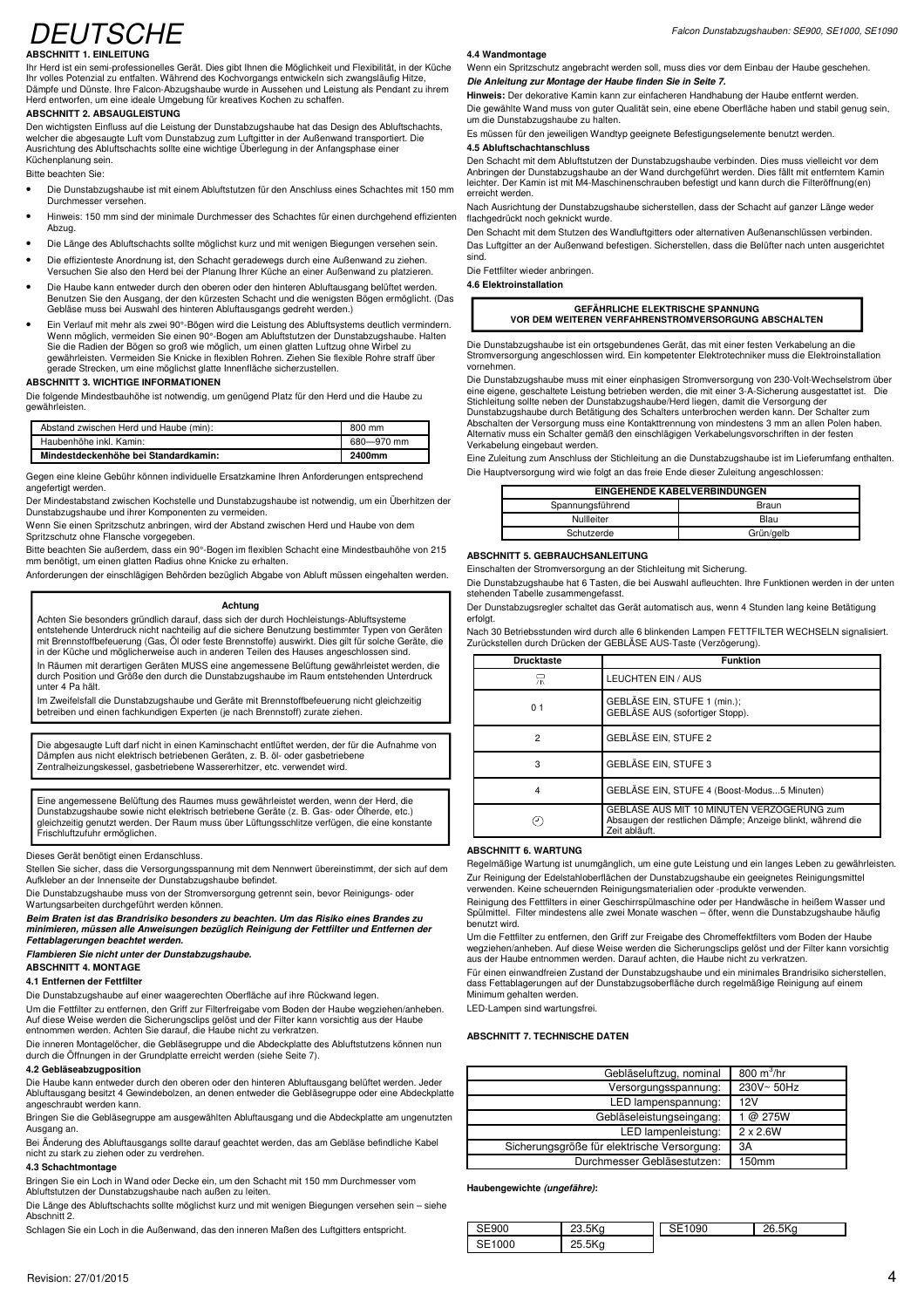## NEDERLANDS

#### **Hoofdstuk 1. Inleiding**

Uw fornuis is een semi-professioneel apparaat. U kunt hierop de meest verfijnde erechten bereiden. Het is onvermijdelijk, dat er tijdens het koken hitte ontstaat en er dampen en geuren vrijkomen. Uw Falcon afzuigkap is ontworpen om qua uitvoering en prestatie uw fornuis te completeren. Deze combinatie maakt koken voor u tot een dagelijks terugkerend feest.

#### **Hoofdstuk 2. Eigenschappen**

Het belangrijkste punt om de damp naar buiten af te voeren is een degelijk afvoerkanaal. Bij het ontwerp van de keuken moet hier terdege rekening mee worden gehouden.

- Let u a.u.b. op de navolgende punten.
- De afzuigkap heeft een manchet voor de aansluiting van een 150 mm afvoerslang.
- De afvoerslang moet zo kort mogelijk zijn met zo min mogelijk bochten.
- U krijgt de meest efficiente afzuiging, als het fornuis met de afzuigkap erboven tegen een buitenmuur staat en de afvoer direct door de buitenmuur loopt.
- De afzuigkap kap kan aan de bovenzijde of aan de achterzijde worden aangesloten
- op de afvoerslang. Gebruik de aansluiting die zonder te veel bochten, direct naar buiten loopt en derhalve voor het beste afzuigresultaat zorgt.
- Een afvoerslang met meer dan twee bochten van 90 graden zal de afzuiging aanzienlijk verminderen. Zo weinig mogelijk bochten is bepalend voor een goede afzuiging in uw keuken.

**SECTION 3. BELANGRIJKE INFORMATIE** 

#### Minimum hoogtes afzuigkap t.o.v. het fornuis:

| Minimale hoogte bovenzijde fornuis tot onderzijde afzuigkap | 800 mm     |
|-------------------------------------------------------------|------------|
| Afzuigkap hoogte met standaard schacht                      | 680-970 mm |
| Minimum plafond hoogte voor afzuigkap met standaard schacht | 2400mm     |

Het is belangrijk om niet af te wijken van de minimum afstand tussen bovenzijde fornuis en onderzijde afzuigkap, daar anders oververhitting van de afzuigkap en zelfs het in de brand vliegen er van het gevolg zou kunnen zijn.

Indien u een achterwand (fit eerste) boven het fornuis monteert, dan heeft u automatisch de afstand tussen fornuis en afzuigkap.

Een glad bocht van 90° in een 150mm afvoerslang moet een minimum klaring van 215mm

#### **Waarchuwing**

Als er in de keuken zowel de afzuigkap als apparaten, die niet op elektriciteit (b.v. gasapparaten ) worden gebruikt, dan moet ervoor worden gezorgd, dat de keuken voldoende geventileerd wordt. Indien er in de keuken onvoldoende schone lucht wordt aangevoerd, dat moet er extra ventilatie worden aangebracht.

Raadpleeg bij twijfel en/of vragen een specialist.

De afzuigkap mag niet worden aangesloten op afvoerkanalen van verbrandings apparaten, bv geijsers, boilers en centrale verwarmings installaties, etc. etc.

Zorg voor een luchttoevoer die even groot is als de hoeveelheid afgevoerde lucht. Dit is extra belangrijk indien er in het zelfde vertrek ook een ander verbrandings apparaat b.v. een geijser aanwezig is.

Raadpleeg bij twijfel en/of vragen over dit onderwerp uw gasbedrijf.

#### **Belangrijk:**

De afzuigkap moet geaard zijn.

Let erop dat de netspanning correspondeert met de spanning die aangegeven is op het plaatje aan de binnenkant van de afzuigkap.

Voor het schoonmaken, of onderhoudswerkzaamheden, moet de afzuigkap uitgeschakeld worden door de stekker uit het stopcontact te halen of de hoofdschakelaar uit te zetten.

**Houd bij bakken of frituren altijd de pan goed in de gaten, oververhitte olie is licht ontvlambaar. Flambeer nooit onder de afzuigkap.** 

#### **Hoofdstuk 4. Installatie**

**4.1 Het verwijderen van de vetfilter(s)** 

Leg de afzuigkap met de achterkant op een horizontaal oppervlak.

Verwijder de vetfilters dmv het oplichten van de hendel aan de afzuigkap. Haal de filters voorzichtig uit de afzuigkap, zonder de kap te beschadigen.

U kunt nu bij de interne ophanging en de afvoeraansluiting is ook bereikbaar (zie Pagina 7).

#### **4.2 Afvoer Aansluiting**

De afzuigkap kan naar keuze aan de bovenzijde of aan de achterzijde worden aangesloten. Beide aansluitingen hebben 4 tapeinden, waar u de afvoerslang of de afdekplaat aan kunt bevestigen. Bevestig de afvoerslang aan de door u benodigde aansluiting en bevestig op de andere aansluiting de afdekplaat.

Let erop, dat u bij het verwisselen van de afdekplaat, de stroomkabel niet beschadigt.

#### **4.3 Installeren Afvoer**

Maak een gat in de muur of plafond en voer de 150mm afvoerslang van de afzuigkapmanchet naar buiten.

Houd de lengte van de afvoer zo kort mogelijk, met zo min mogelijk bochten (zie hoofdstuk 2).

#### Maak een passend gat in de buitenmuur.

#### **4.4 Montage Afzuigkap**

Indien u een achterwand gebruikt, dan moet u deze voor u de afzuigkap ophangt monteren. **Voor montage instructies zie pagina 7.** 

Let op: de decoratieve schacht kan verwijderd worden. De afzuigkap is dan beter hanteerbaar. Overtuig u dat de muur glad en sterk genoeg is om de afzuigkap aan op te hangen. Gebruik de juiste bouten om de afzuigkap op te hangen.

#### **4.5 Montage van de Afvoer**

Bevestig de afvoerslang aan de manchet op de afzuigkap. Bij aansluiting aan de achterzijde van de afzuigkap voor ophanging eerst de afvoerslang bevestigen.

Gebruik de M4 schroeven om de schacht te verwijderen/ op hangen. Via de filteropening (en) kunt u er makkelijk bij.

Let erop dat er geen knik in de afvoerslang zit als de afzuigkap aan de muur hangt.

Bevestig de afvoerslang aan het muurrooster.

Indien de afvoerslang aan een rooster is bevestigd,dient de luchtstroom naar beneden te blazen.

**4.6 Electrical Installation** 

**Verwijder bij kortssluiting of stroomstoring eerst de stekker, alvorens verder te gaan.**

Sluit de afzuigkap aan op de netspanning met een 2 polige stekker met randaarde. De afzuigkap wordt geleverd met aansluitsnoer zonder stekker.

| <b>Elektrische Aansluitingen</b> |  |  |
|----------------------------------|--|--|
| <b>Bruin</b>                     |  |  |
| Blauw                            |  |  |
| Groen/Geel                       |  |  |
|                                  |  |  |

#### **Hoofdstuk 5. Gebruiksaanwijzing**

Zet de afzuigkan aan via het bedieningspaneel.

De afzuigkap heeft zes drukknoppen. De knop is verlicht als hij is ingeschakeld. Zie onderstaande tabel voor de diverse functies.

Indien de afzuigkap vier uur on-onderbroken is ingeschakeld, dan schakelt hij automatisch uit. Na 30 uur gebruik moet het vetfilter worden gereinigd. U wordt hierop opmerkzaam gemaakt doordat alle zes de lampjes knipperen. U kunt ze uitschakelen door op de ventilator-timer knop te drukken.

| <b>Drukknop</b> | <b>Functie</b>                                                                                        |
|-----------------|-------------------------------------------------------------------------------------------------------|
| 宗               | Verlichting Aan/Uit                                                                                   |
| 0 <sub>1</sub>  | Motor Aan Stand 1 (min),<br>Motor Uit.                                                                |
| $\overline{2}$  | Motor Aan Stand 2                                                                                     |
| 3               | Motor Aan Stand 3                                                                                     |
| 4               | Motor Aan Stand 4 (Boost-Modus5 Minuten)                                                              |
| д,              | Motor uit, stopt na 10 minuten om rest dampen af te zuigen, de<br>indicator knippert tijdens werking. |

#### **Hoofdstuk 6. Onderhoud**

Regelmatig onderhoud bevordert het gebruik en levensduur van de afzuigkap.

Gebruik een huishoudelijk schoonmaakmiddel om de afzuigkap schoon te maken. Gebruik geen schuurmiddelen.

U kunt de filters in de vaatwasser reinigen, of met de hand in warm water met een schoonmaakmiddel. Maak de filters minimaal eens per 2 maanden schoon, of eerder indien de afzuigkap erg intensief wordt gebruikt.

De filters een voor een verwijderen door ze met een hand te ondersteunen en de afsluithendel los te maken.

Teneinde uw afzuigkap in goede staat te houden en brandgevaar te vermijden. Verwijder dan vetresten van de buitenkant van uw afzuigkap.

LED-lampen hebben geen onderhoud nodig .

#### **Hoofdstuk 7. Specificaties**

| Afzuigcapaciteit (nominale): | $800 \text{ m}^3/\text{hr}$ |
|------------------------------|-----------------------------|
| Elektrische aansluiting:     | 230V~50Hz                   |
| LED lamp voltage:            | 12V                         |
| Motor:                       | @ 275W                      |
| LED lamp verlichting:        | $2 \times 2.6W$             |
| Zekering:                    | ЗA                          |
| Afvoer diameter:             | 150mm                       |

#### **Gewicht Afzuigkap (ongeveer):**

| SE900  | 23.5Kg |
|--------|--------|
| SE1000 | 25.5Kg |
| SE1090 | 26.5Kg |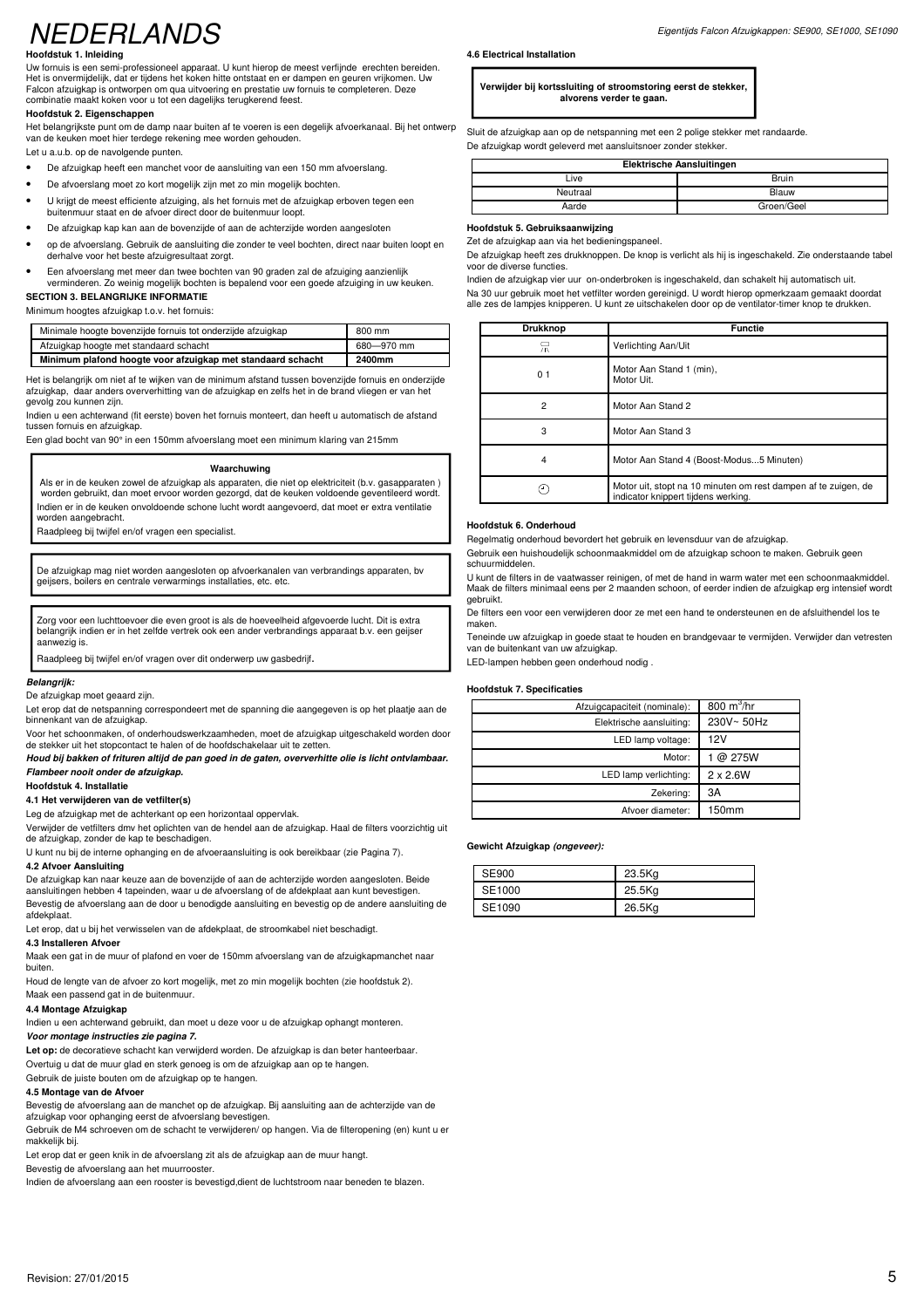## **SVENSK**

#### **DEL 1. INLEDNING**

Range-spisen är en halvprofessionell enhet som ger dig möjlighet att förverkliga din fulla potential i köket. Under matlagningen kommer oundvikligen värme, ånga och os att bildas. Falcon-fläkten är utformad för att komplettera Range-spisen, både när det gäller utseende och prestanda, för att åstadkomma den idealiska miljön för kreativ matlagning.

#### **DEL 2. UTSUGNINGSFÖRMÅGA**

Den faktor som har störst inverkan på fläktens prestanda är utformningen av trumman som för utsugsluften från fläkten till ventilationsgallret på ytterväggen. Dragningen av trumman ska vara ett av de främsta övervägandena under de första stegen när köket planeras. Tänk på följande:

- Fläkten har en muff som passar anslutning till en kanal med 150 mm diameter.
- Obs: 150 mm är den minsta kanaldiameter som ger effektiv utsugningsförmåga.
- Utloppskanalens längd ska vara så kort som möjligt och med så få böjar som möjligt.
- Mest effektivt är att dra trumman rakt genom en yttervägg, så försök placera spisen mot en yttervägg när köket plane
- Kåpans utlopp kan antingen dras uppåt eller bakåt. Använd det läge som ger den kortaste kanallängden och det minsta antalet böjar. (Fläkten måste vridas om kanalen ska gå direkt till det bakre utloppsläget.)
- En dragning med mer än två 90-gradersböjar minskar avsevärt utsugningssystemets prestanda. Undvik om möjligt att placera en 90-gradersböj vid utloppsmuffen, håll böjarnas radie så stor som möjligt för att uppnå ett mjukt luftflöde utan virvlar, undvik veck på böjliga kanaler och dra böjliga kanaler spänt längs raka sträckningar för att säkerställa att den inre ytan är så slät som möjligt.

#### **DEL 3. VIKTIG INFORMATION**

Följande är de minsta mått som krävs för att spis och kåpa ska få plats:

| Kåpans höjd med standardskorsten:                 | 680-970 mm |
|---------------------------------------------------|------------|
|                                                   |            |
| Avstånd mellan spis och kåpa (minimum):<br>800 mm |            |

Minimiavståndet mellan hällens brännare och fläktkåpans underkant måste följas för att undvika överhettning av fläktkåpan och dess komponente

Om ett stänkskydd monteras, avgörs avståndet mellan spis och kåpa.

Tänk också på att en 90-gradersböj på böjlig kanal kräver minst 215 mm höjd för att åstadkomma en mjuk böjradie utan veck.

Föreskrifter från myndigheter beträffande utsläpp av utloppsluft måste följas.

#### **Observera:**

Den här enheten kräver jordanslutning.

#### **Varning**

Försiktighet måste iakttas för att säkerställa att det undertryck som orsakas av utsugningssystem med höga prestanda inte negativt påverkar säker användning av vissa typer av brännanordningar (för gas, olja eller fast bränsle). Det gäller både sådana som finns monterade i köket och eventuellt även på andra platser i huset.

Om sådana anordningar finns MÅSTE tillräcklig ventilation finnas i det rum där de är installerade, placerad och dimensionerad så att det undertryck som fläktkåpan skapar i rummet inte överskrider 4 Pa.

**Vid tveksamhet, använd inte fläktkåpan och brännanordningen samtidigt och rådfråga en (för bränsletypen) lämplig expert.**

Tillräcklig ventilation av rummet måste anordnas om spiskåpan och enheter som värms med annat än elenergi (gas- eller oljeeldade värmare osv.) används samtidigt. Rummet måste vara försett med ventilationsöppningar som medger ett konstant flöde av friskluft.

Avluften får inte släppas ut i en kanal som används som rökkanal från enheter som värms med annat än el, t.ex. olje- eller gaseldade värmepannor, gaseldade varmvattenberedare osv.

Kontrollera att matningsspänningen överensstämmer med uppgifterna på skylten inuti fläktkåpan. Spänningen måste brytas innan några rengörings- eller underhållsåtgärder utförs.

**Var särskilt försiktig vid stekning. Minimera brandrisken genom att följa alla anvisningar om rengöring av fettfilter och borttagning av fettavlagringar.**

#### **Flambera inte under fläktkåpan**

**DEL 4. INSTALLATION**

#### **4.1 Borttagning av fettfilter**

Lägg fläkten med baksidan nedåt på en vågrät yta.

Ta bort fettfiltren genom att dra/lyfta filterspärrspaken bort från kåpans nederdel. Då lossar klämmorna och filtret kan försiktigt lyftas bort från kåpan. Var försiktig så att du inte repar kåpan.

Nu kommer du åt de inre fästhålen, fläktenheten och muffens täckplatta genom öppningarna i bottenplattan. (se Sidan 7).

#### **4.2 Fläktutsugets placering**

Kåpans utlopp kan antingen dras uppåt eller bakåt. Vid varje utlopp finns fyra pinnbultar, där antingen fläktenheten eller en täckplatta kan skruvas fast.

Skruva fast fläktenheten vid det valda utloppet och täckplattan på det andra utloppet.

Var försiktig när du byter utloppsläge, så att du inte i onödan drar i eller vrider kabeln som är fäst vid fläkten. Kåpan levereras monterad för utlopp uppåt (vanligast). Installation med det bakre utloppsläget är svårare än uppåt, varför kanalen ofta dras genom väggen ovanför fläktkåpan och döljs av skorstenen. Det ger en böj som något minskar dess prestanda (se del 2).

#### **4.3 Truminstallation**

Gör ett hål i väggen eller taket och dra 150 mm-kanalen från fläktkåpans utlopp till utsidan. Utloppskanalens längd ska vara så kort som möjligt och med så få böjar som möjligt, se del 2. Gör ett lämpligt hål i ytterväggen. Obs: För att kanalen oskadad ska kunna gå igenom väggen och för att

avslutande anslutningar ska kunna göras, krävs oftast ett hål som är större än 150 mm i diameter. **4.4 Fästa kåpan i väggen**

Om du monterar ett stänkskydd måste det monteras före kåpan.

Anvisningar för montering av kåpan finns på sidan 7.

**Obs:** Dekorationsskorstenen kan tas bort för att underlätta hanteringen av kåpan.

Väggen där kåpan fästs måste vara av god kvalitet, ha en jämn yta och vara tillräckligt kraftig för att bära fläktkåpan.

Fästelement som passar väggtypen måste användas.

#### **4.5 Ansluta trumman**

Anslut trumman till fläktkåpans utlopp. Vid utlopp bakåt kanske detta måste göras innan fläktkåpan fästs på väggen. Det kan vara lättare om skorstenen är borttagen. Den är fäst med M4-skruvar, som kan nås genom filteröppningarna.

När fläktkåpan sitter på plats kontrollerar du att kanalen inte har plattats till eller fått veck.

Anslut kanalen till ventilationsgallret på väggen, eller en alternativ yttre avslutningsanordning.

Fäst avslutningen i ytterväggen. Se till att eventuella luftflänsar är riktade nedåt. Sätt tillbaka fettfiltren.

**4.6 Elektrisk installation**



Fläktkåpan är en fast monterad enhet som är avsedd för fast anslutning till elnätet. En behörig elektriker måste utföra elinstallationen.

Fläktkåpan måste anslutas till 230 V enfas växelström via en strömbrytare och 3 A säkring. Strömbrytaren ska placeras nära fläktkåpan/spisen så att strömmen till fläktkåpan kan brytas med strömbrytaren. Strömbrytaren måste minst ha 3 mm kontaktseparation för alla poler. Alternativt kan en brytarfunktion i den fasta anslutningen, i enlighet med gällande föreskrifter, monteras.

Anslutningskabel mellan strömbrytaren och fläktkåpan medföljer.

Elmatningen ansluts till den fria änden av denna kabel enligt följande:

| ANSLUTNING AV INKOMMANDE MATNINGSLEDNING |             |  |
|------------------------------------------|-------------|--|
| Ledare                                   | Färg        |  |
| Fas                                      | <b>Brun</b> |  |
| Nolla                                    | Blå         |  |
| Skyddsjord                               | Grön/gul    |  |

#### **DEL 5. ANVÄNDNINGSANVISNINGAR**

Stäng av strömmen med strömbrytaren.

På fläktkåpan finns 6 knappar som tänds när de trycks in. Deras funktion finns sammanfattad i nedanstående tabell.

Fläktkåpans styrenhet stänger automatiskt av enheten om inga åtgärder har vidtagits under fyra timmar. Efter 30 timmars sammanlagd användning markeras FETTFILTER MÄTTAT genom att alla sex indikeringslamporna blinkar. Återställ genom att trycka på knappen FLÄKT AV (fördröjning).

| knapp                              | <b>Funktion</b>                                                                                                              |
|------------------------------------|------------------------------------------------------------------------------------------------------------------------------|
| $\overline{\overline{\mathsf{m}}}$ | BELYSNING PÅ/AV                                                                                                              |
| 0 <sub>1</sub>                     | FLÄKT PÅ HASTIGHET 1 (min),<br>FLÄKT AV (omedelbart stopp).                                                                  |
| $\overline{2}$                     | FLÄKT PÅ HASTIGHET 2                                                                                                         |
| 3                                  | FLÄKT PÅ HASTIGHET 3                                                                                                         |
| 4                                  | FLÄKT PÅ HASTIGHET 4 (Intensivläge5 minuten)                                                                                 |
|                                    | FLAKT AV stopp efter tio minuters fördröjning för utvädring av<br>kvarvarande os. Indikeringslampan blinkar under denna tid. |

#### **DEL 6. UNDERHÅLL**

Regelbundet underhåll krävs för att säkerställa goda prestanda och lång livslängd.

Rengör fläktkåpans rostfria stålytor med ett därför avsett rengöringsmedel. Använd inte repande rengöringsmaterial eller medel.

Rengör fettfilter i diskmaskin eller genom handdiskning i varmt vatten och diskmedel. Rengör filtren minst varannan månad, oftare om fläkten används mycket.

Ta bort fettfiltren genom att dra den kromade filterspärrspaken bort från kåpans nederdel. Då lossar klämmorna och filtret kan försiktigt lyftas bort från kåpan. Var försiktig så att du inte repar kåpan. Du behåller fläktkåpans perfekta utseende och minimerar brandrisken genom att säkerställa att fettavlagingarna på fläktens ytor hålls borta genom regelbunden rengöring. LED-lampor behöver inget underhåll .

#### **DEL 7. SPECIFIKATIONER**

| Fläktens luftflöde, nominellt:       | $1000 \text{ m}^3/\text{hr}$ |
|--------------------------------------|------------------------------|
| Matningsspänning:                    | 230V~50Hz                    |
| LED lampspänning:                    | 12V                          |
| Fläkteffekt:                         | 1 @ 275W                     |
| LED lampeffekt:                      | $2 \times 2.6W$              |
| Rekommenderad säkring för elmatning: | ЗΑ                           |
| Fläktens muffdiameter:               | 150mm                        |

**Vikt:** 

| <b>SE900</b> | 23.5Kg |
|--------------|--------|
| SE1000       | 25.5Kg |
| SE1090       | 26.5Kg |